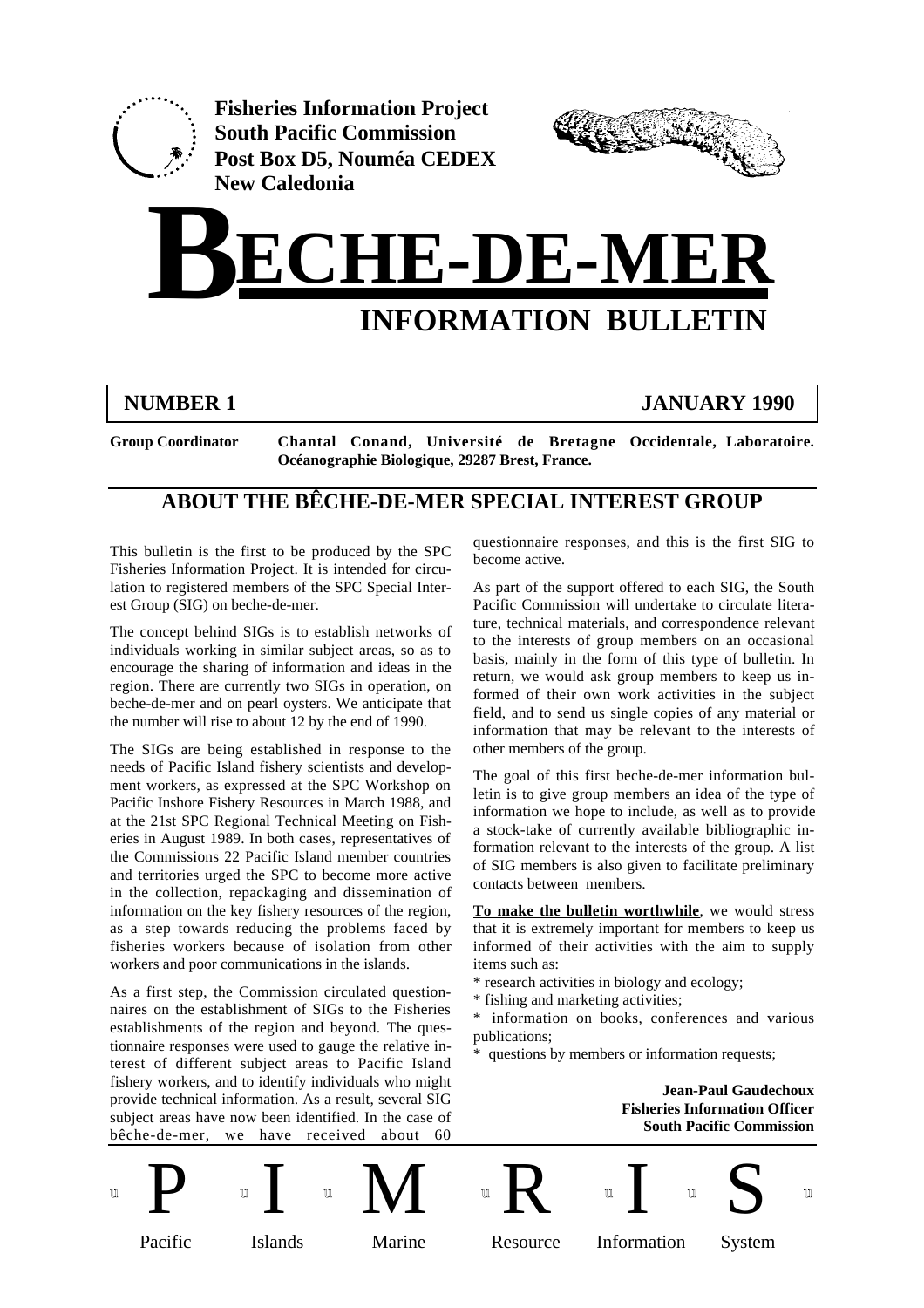# **MEMBERS OF THE BÊCHE-DE-MER SPECIAL INTEREST GROUP**

We had received completed questionnaires from the individuals listed below at 31 December 1989. If you are on the list and your name and address is wrong, please send us a correction. If you are not on the list and want to be, fill in the form enclosed with this bulletin or write to us for a new one.

#### **Jean-Paul Gaudechoux, Fisheries Information Officer, South Pacific Commission**

Gates D.E.

Adams T.J.H. Fisheries Division PO Box 358, Lami, Suva Fiji Ahukela A. Ministry of Natural Resources Fisheries Division PO Box G 24, Honiara Solomon Islands Ahser E. Community College of Micronesia PO Box 159, Kolonia, Pohnpei Federated States of Micronesia 96941 Asigau W. Department of Environment and Conservation PO Box 344, Boroko Papua New Guinea Bungitak J. Po Box 1184, Majuro Marshall Islands 96960 Carlot A. Fisheries Department Private Mail Bag, Port-Vila Vanuatu Conand C. (Mrs) Université de Bretagne Occidentale Laboratoire. Oceanographie Biologique 29287 Brest France Curren E.F. Pohnpei Marine Resources Division PO Box B, Kolonia, Pohnpei Federated States of Micronesia 96941 Dahl C.R. Community College of Micronesia PO Box 159, Kolonia, Pohnpei Federated States of Micronesia 96941 Dalzell P. South Pacific Commission PO Box D5, Noumea New Caledonia Eldredge L.G. University of Guam Marine Laboratory, UOG Station Mangilao Guam 96923 Fagolimul J.O. Marine Resources Management Division Dept of Resources and Development PO Box 251, Colonia, Yap Federated States of Micronesia 96943 Friberg C.S. Yap Fishing Authority PO Box 338, Colonia, Yap

Federated States of Micronesia 96943

National Marine Fisheries Service SW Region, 1320 Aupapaohe Street Kailua, HI 96734 United States of America Gawel M.J. FSM Marine Resources PO Box D, Pohnpei Federated States of Micronesia 96941 Govan H. ICLARM Coastal Aquaculture Centre PO Box 438, Honiara Solomon Islands Grandperrin R. ORSTOM BP A5, Noumea New Caledonia Hickman R.W. Maffish Fisheries Research Centre Fisheries Research Centre PO Box 297, Wellington New Zealand Iou J.B. Marine Resources Management Division PO Box 251, Yap State, West.Caroline Federated States of Micronesia 96943 Koloa T. Ministry of Agriculture, Forestry and Fisheries Fisheries Division PO Box 14, Nuku'alofa Tonga Kuk R. Dept. Fisheries Marine Resource PO Box 1343, Port Moresby Papua New Guinea Langi S. (Mrs) Ministry of Agriculture, Forestry and Fisheries Fisheries Division PO Box 14, Nuku'alofa Tonga Langi V. Ministry of Agriculture, Forestry and Fisheries Fisheries Division PO Box 14, Nuku'alofa Tonga Leolahi S.H. Fisheries Division Dept of Agriculture, Forestry and Fisheries PO Box 74, Alofi Niue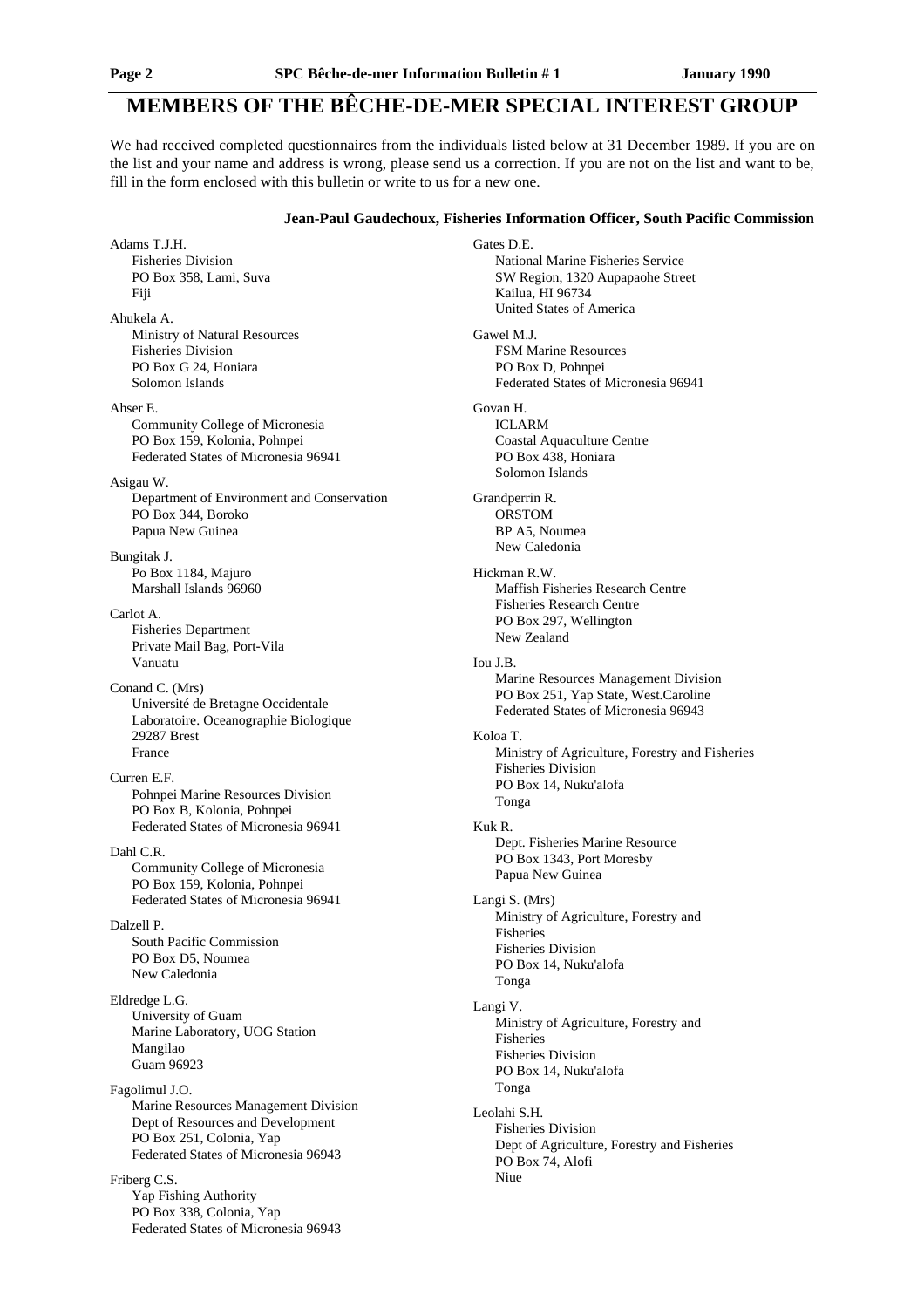Rubaha S.

Dept. of Fisheries and Marine Resources Fisheries Research Station PO Box 337, Kavieng Papua New Guinea

Mailo M.M. Truk Maritime Authority PO Box 789, Truk Federated States of Micronesia 96942

Matheson T.D. New Zealand Ministry of Foreign Affairs Office of the NZ Representative PO Box 21, Rarotonga Cook Islands

Meava S.M. Fisheries Department PO Box 129, Port Vila Vanuatu

Medina Mingoa S.S (Mrs) James Cook University Dept of Zoology Townsville, Queensland 4811 Australia

Mohiba A. Dept. of Fisheries and Marine Resources Fish. Research Kanudi PO Box 165, Konedobu, Port Moresby Papua New Guinea

Munro II. ICLARM South Pacific Office Coastal Aquaculture Centre PO Box 438, Honiara Solomon Islands

Paatmag P.N. Marine Resources Management Division Dept of Resources and Development PO Box 251, Colonia, Yap Federated States of Micronesia 96943

Palladin M. Service de la Marine Marchande et des Pêches Maritimes BP 36, Noumea New Caledonia

Passfield K. Ministry of Marine Resources PO Box 85, Rarotonga Cook Islands

Pollock N.J.(Mrs) Victoria University PO Box 600, Wellington New Zealand

Rawlinson N.J.F. Commonwealth Scientific and Industrial Research Organisation Ministry of Natural Resources PO Box G 24, Honiara Solomon Islands

Reiti T. Fisheries Division Ministry of Natural Resources Development Tanaea, Tarawa Kiribati

Community Education Office Buala, Ysabel Province Solomon Islands Saeve H.M. Fisheries Division PO Box 77, Gizo, Western Province Solomon Islands Seeto J. Institute of Marine Resources University of the South Pacific PO Box 1168, Suva Fiji Sharma S.P. Fisheries Division PO Box 358, Lami, Suva Fiji Syne D.S. Community College of Micronesia Lrc/Library, PO Box 159, Pohnpei Federated States of Micronesia 96941 Tanaka H. South Pacific Aquaculture Development Project UNDP Private Mail Bag, Suva Fiji Tenakanai C.D. Fisheries Research and surveys, DMFR Fisheries Research Station PO Box 101, Kavieng, New Ireland Papua New Guinea Toloa F. Office for Foreign Affairs PO Box 865, Apia Western Samoa Trendall J.T. CSIRO, Division of Fish.Research Bungalow PO Cairns, Queensland 4870 Australia Uau L. Fisheries Division PO Box 276 Bikenibeu, Tarawa Yamaguchi M. University of the Ryukyus Dept. of Marine Sciences Nishihara, Okinawa 903 01 Japan Yeeting B. Fisheries Division PO Box 276, Bikenibeu, Tarawa Kiribati Yen S. EVAAM BP 20, Papeete, Tahiti French Polynesia Zoutendyk D.A. Ministry of Marine Resources

PO Box 85, Rarotonga

Cook Islands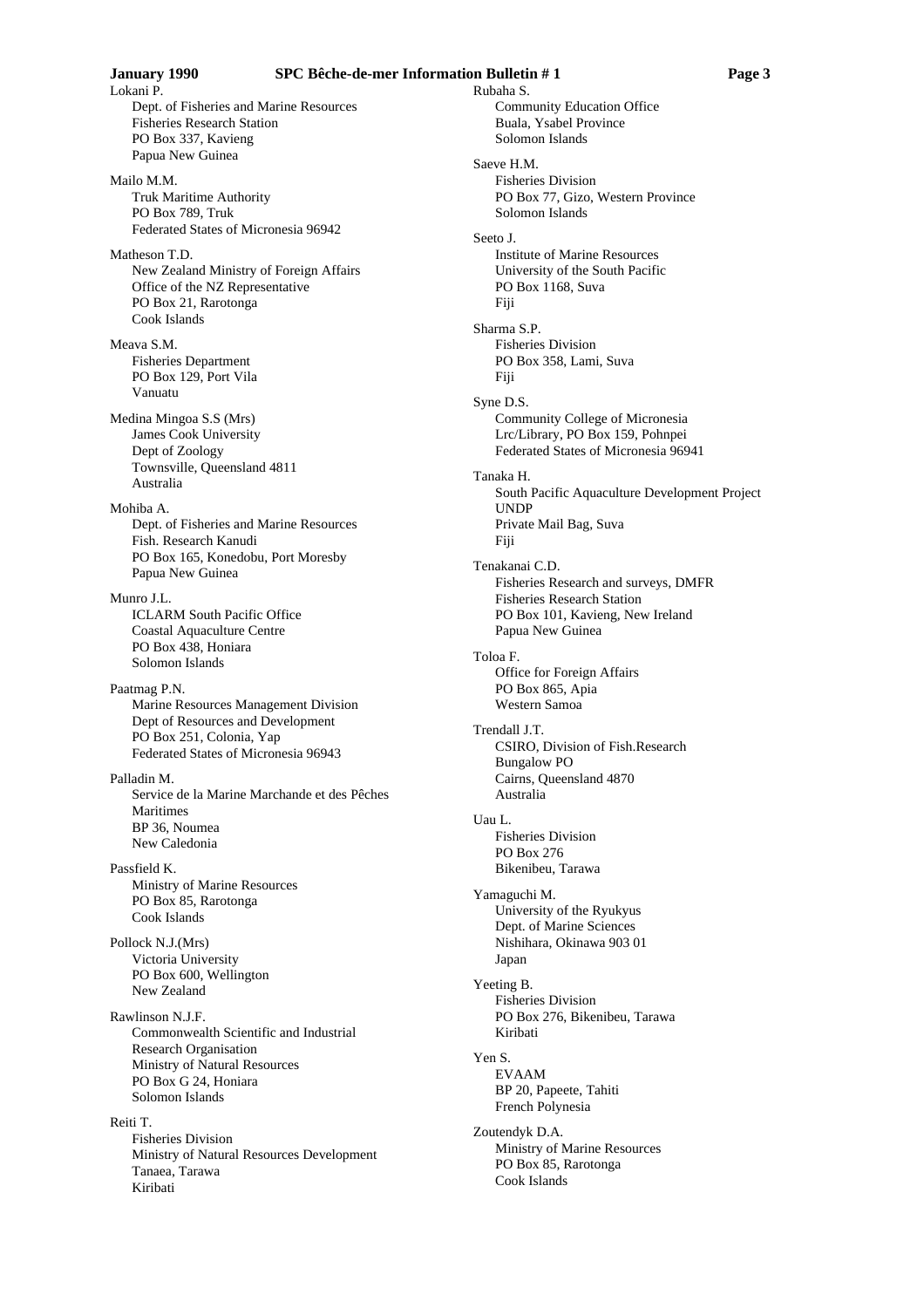# **BECHE-DE-MER NEWS**

#### **Mass beche-de-mer production in Fiji**

The beche-de-mer industry in Fiji has undergone some major changes over the past couple of years. From a small industry producing some 20-30 tonnes of dried product a year, the annual production began to rise dramatically in 1984, and in 1988 total production was about 665 tonnes. Assuming a somewhat generous conversion ratio of 10% (see article on p 7) this represents some 6,650 tonnes of fresh sea cucumber about the same as all other seafood production in Fiji combined, including the 2,800 tonnes of tuna caught by the Government fishing company, Ika Corporation, that year.

Unfortunately, this increase in production has not been accompanied by a corresponding increase in the value of the final product. The 33 tonnes sold in 1983 fetched F\$ 394,800 (F\$ 11,963 a tonne), while the 1988 production of 665 tonnes sold for F\$ 1,850,800 (F\$ 3,709 a tonne). Although factors such as fluctuating foreign exchange figures play a part, the main reason for the decline in average value of Fijian beche-de-mer is that processors are making use of low-grade species that were previously considered worthless. In fact, in 1988, some 95% of the beche-demer exported from Fiji was blackfish (**dri loli** in Fijian), *Actinopyga miliaris*, a species which rarely appears in the export figures prior to 1984.

There are several reasons that blackfish processing is now economically feasible in Fiji when previously it was not. One is an undoubted increase in acceptance of this species by buyers, partly because it is now in demand as a barter currency for trade with mainland China. However, the value is still low - F\$ 1-2/kg and for many individuals and rural fishing groups who have previously been involved in harvesting highervalue species, such as teatfish *(Holothuria nobilis and Holothuria fuscogilva),* it is not worth the time and energy to process.

A major reason why blackfish processing can now be carried out economically is that the establishment of centralised processing facilities in some areas has enabled mass-processing, resulting in greater cost-effectiveness. Coastal villagers from the area around the processing site undertake collection of fresh sea cucumbers and deliver them at the end of each working day. They are paid according to the weight of what they collect (with some allowance made for the size of the animals), and are not involved in the further processing of the catch. Processing is done in large batches, and a facility such as the one pictured below is able to produce 1-2 tonnes of dried product a day.



**Centralised beche-de-mer processing facility in Vanua Levu, Fiji.** (Photo: Steve Roberts)

Such centralisation encourages the exploitation of a resource which might otherwise go unused. However, under this system, villagers are not receiving the full value of their resource because, by selling fresh rather than processed product, they are not realising the value-added component that derives from processing. As

a result, a large part of the income from beche-de-mer processing ends up concentrated in a few hands, rather than many, and much of the benefit of beche-de-mer processing as a village-level income-earning activity one of the few that exist in some rural areas - is lost.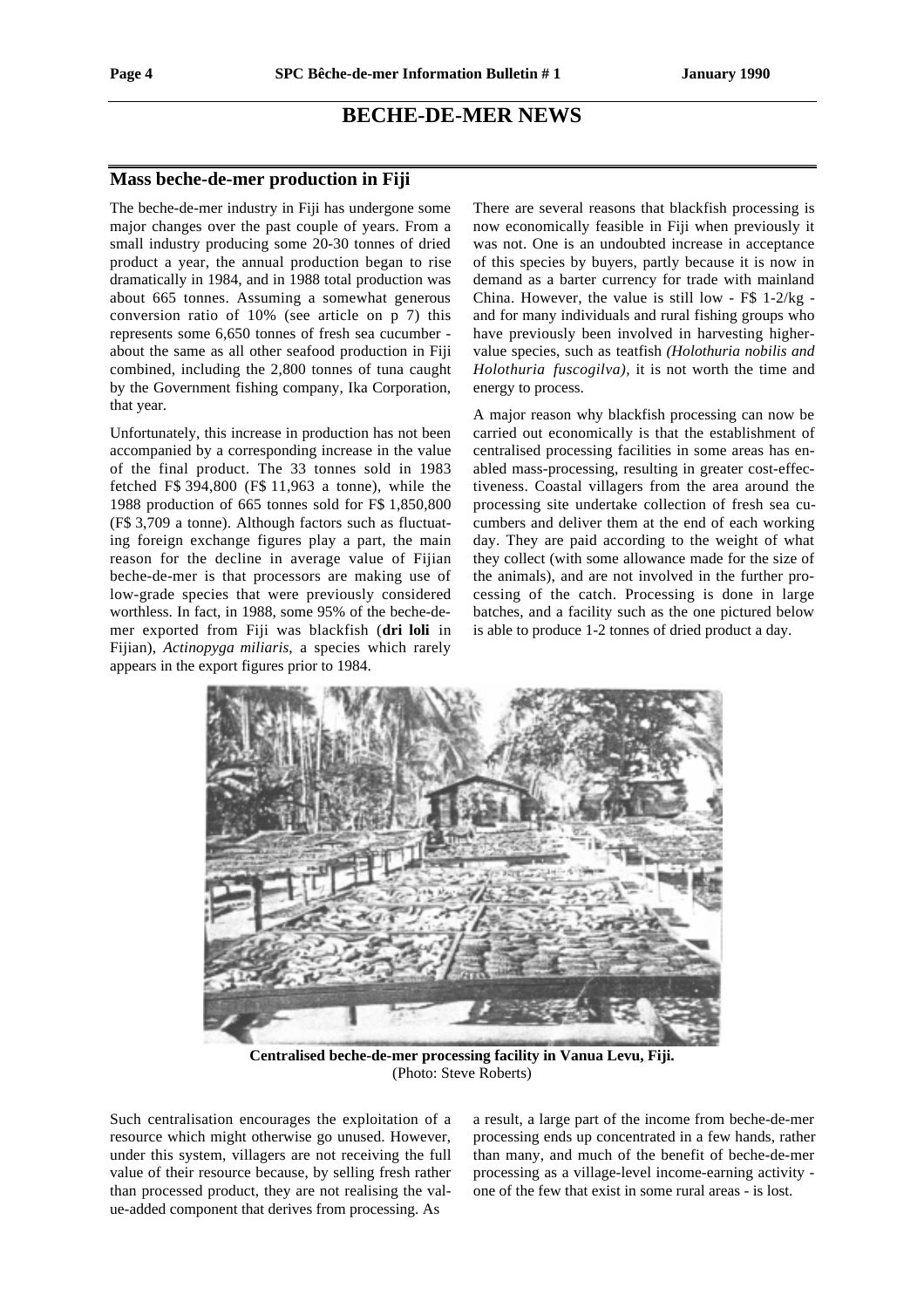

**Beche-de-mer collection rafts like this allow intense harvesting of the resource by coastal villagers.** (Photo: Garry Preston)

Centralisation of processing may also have another unwanted effect, namely that of encouraging overfishing. Any large processing plant is going to need a certain amount of product to keep it going, and, for logistical reasons, much of this will be harvested from the plant's immediate vicinity. In the case of species such as the blackfish, that naturally occur in high densities, it may be possible to achieve sustainable harvest levels even close to a processing plant. However, other species that occur in lower densities may be less resilient. This group may include the sandfish, *Holothuria scabra*, which is also the target of centralised processing activities. Last year, concerns were expressed in Fiji that this species, which is also used locally as a foodstuff, was being depleted in some areas. As a result, a ban on exports of *H. scabra* has been imposed by the Fiji Government since January 1989.

The high level of beche-de-mer exploitation in Fiji looks set to continue, at least in the near future. The explosive growth of the industry raises some serious concerns about the long-term sustainability of these

#### **New Caledonia export statistics**

New Caledonia exported a total of 135 tonnes (dry weight) of beche-de-mer during the period January - December 1989. Three local companies between them exported the entire volume. No details on species composition of exports are presently available.

harvesting levels. Biological information on which to base a management system is almost completely lacking, and even if information were available, the difficulties of effectively managing a geographically scattered, multi-species fishery that is of such importance in generating rural incomes, are great. The only realistic means of monitoring and controlling the fishery is via the exporting companies, which are not too numerous and mainly operate from three urban centres. The Fiji Government is presently encouraging the development of an Association of Seafood Exporters, with a strict code of practice that includes providing information to the Fisheries Division, and encouraging the addition of value to the product at the village level. Exporters must be members of the Association to obtain an export licence for beche-de-mer. This system may be expanded to cover other inshore marine resources in the future.

> **Garry Preston Senior Inshore Fisheries Scientist South Pacific Commission**

> **Garry Preston Senior Inshore Fisheries Scientist South Pacific Commission**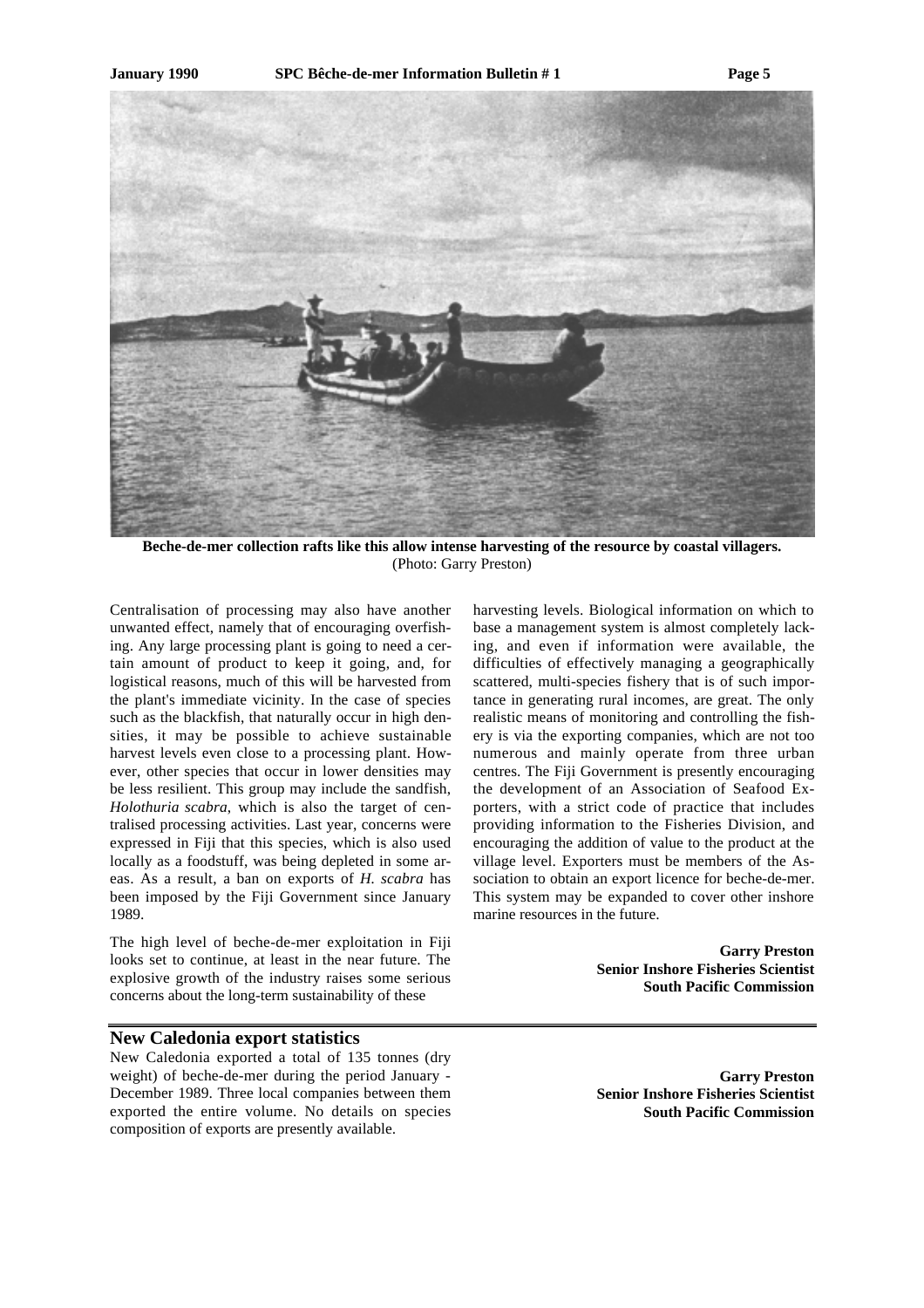#### **Beche-de-mer production from three Papua New Guinean atolls between 1982 and 1983.**

Annual harvests of sea cucumber or beche-de-mer in Papua New Guinea (PNG) for export are low and amount on average to about 5.5t/ yr dry weight or about 55t/ yr wet weight (Dalzell & Wright 1986). By comparison exports of beche-de-mer in Fiji rose in the late 1980s to about 1,000 t/ yr or an equivalent of 10,000 t/ yr in wet weight production. Research on beche-de-mer in PNG has been limited to several species found in coastal lagoons along the South Papuan coast (Shelley 1981). No other accounts of beche-de-mer fisheries occur in the literature on PNG fisheries other than a few unpublished reports listed in the PNG fisheries bibliography (Lock & Waites 1985). This short note summarises the brief history of a beche-de-mer fishery in the Nuguria, Carteret and Mortlock and Islands of north eastern Papua New Guinea.

The three island groups are coral atolls to the north and east of the large island of Bougainville (North Solomons Province). The traditional fisheries of these islands has been described by Wankowski (1979) who mentions that beche-de-mer had previously been harvested on these islands in the past. Due to the efforts of the fisheries extension staff beche-de-mer harvesting commenced again in these islands in 1982 and lasted until the end of 1983. Beche-de-mer were collected and processed by villagers on the islands and collected periodically by dealers based in the provincial capital of the North Solomon Province, Kieta. The fishery targetted mainly on the black and white teat fish Holothuria nobilis. A total of 18.4t dry weight of beche-de-mer were produced by these three island groups over this two year period, 66% of which came from the Carteret Islands (Table 1).

#### **Table 1. Production of beche-de-mer from three northern Papua New Guinea atolls for each six month period in 1982 and 1983.**

| Period       | Beche-de-mer production (kg) |      |                                 |       |  |
|--------------|------------------------------|------|---------------------------------|-------|--|
|              |                              |      | Carteret Nuguria Mortlock Total |       |  |
|              | Is                           | Is   | Is                              |       |  |
| Jan-Jun 1982 | 4575                         | 497  | 2316                            | 7388  |  |
| Jul-Dec 1982 | 4750                         | 1201 | 770                             | 6721  |  |
| Jan-Jun 1983 | 1618                         | 365  | 268                             | 2251  |  |
| Jul-Dec 1983 | 1136                         | 536  | 339                             | 2011  |  |
| <b>Total</b> | 12079                        | 2599 | 3693                            | 18371 |  |

The dried beche-de-mer were graded into three classes based on size; grade  $1 \ge 20$ cm, grade  $2 = 17$ -20cm and grade  $3 = 15-17$ cm. The production by size grades were recorded by the beche-de-mer dealers in Kieta. Summaries of these records for each six month period are given by Ito (1984). At both Nuguria and Mortlock Islands catches consisted mainly of grade 1 and grade 2 beche-de-mer throughout the history of the fishery. At the Carteret islands, however, grade 1 and 2 bechede-mer were virtually eliminated from the fishery in the first six months of collecting by the villagers (Fig 1). Grade 1 specimens which accounted for 38.0% of

the harvest in the first half of 1982 comprised only 1.4% of collections in the subsequent six months of the same year.



**Figure 1. Grade (size) proportions of beche-de-mer harvests from the Carteret Islands, 1982-1983**

Harvests at the Carteret Islands during 1983 were comprised almost entirely of small grade 3 specimens although in the latter half of the year a few grade 1 and grade 2 specimens were collected. Ito (1984) suggested that the virtual absence of larger beche-demer in the Carteret Island production after the first half of 1982 was a probable consequence of over fishing. The more modest harvests from the other two atolls was not accompanyed by an elimination of the larger beche-de-mer specimens. According to Ito & Selemet (1985) buyers in Kieta ceased operations after 1983 since most of the production was based on the Carteret Islands and the quantity and quality of the beche-de-mer from this location had declined appreciably as detailed above.

There is little that can be added to the documentation of this short lived fishery. No information is available on the size of the harvesting grounds at each atoll or the relative amounts of effort used to generate production. However, these limited data lend support to the general concept of beche-de-mer fisheries being governed by boom or bust cycles. Further, declining harvests and reduction in mean size of harvested animals are symptomatic of overexploited fisheries. Members of the beche-de-mer SIG are encouraged to send in similar short accounts of fishery case histories for comparrison, particularly where the information concerned is presently in a form that will receive limited circulation in the region.

#### **Paul Dalzell Inshore Fisheries Scientist South Pacific Commission**

#### **References**

Dalzell, P. & A. Wright. 1986. An assessment of the exploitation of coral reef fishery resources in Papua New Guinea, p477-481. In J.L. Maclean, L.B. Dizon and L.V. Hosillos (eds.) The First Asian Fisheries Forum. Asian Fisheries Society, Manila, Philippines.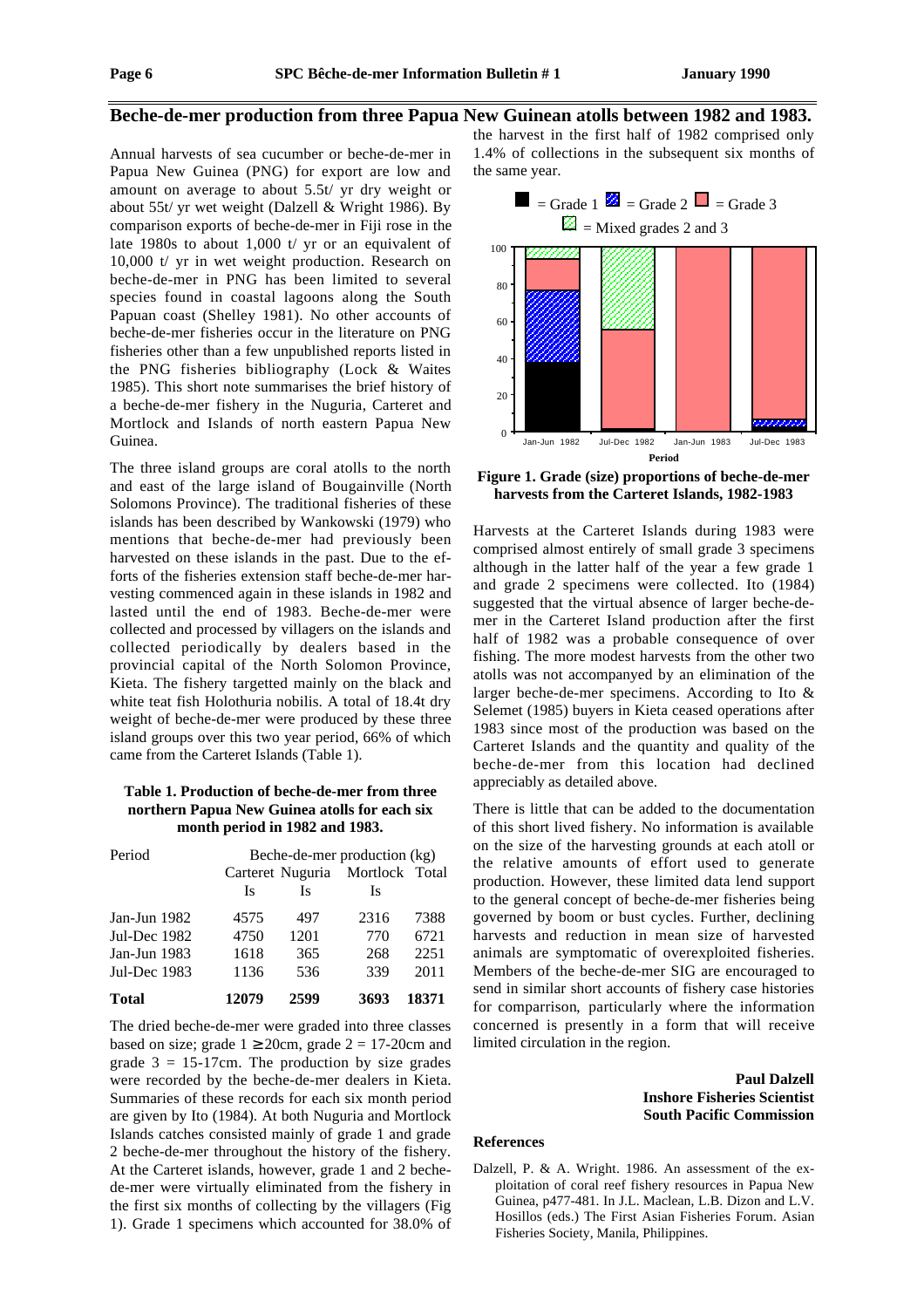#### **January 1990 SPC Bêche-de-mer Information Bulletin # 1 Page 7**

Ito, K. 1984. Annual Report, Fisheries Section, North Solomons Division of Primary Industry, mimeo pag.var.

Ito, K. & Selemet. 1985. Annual Report, Fisheries Section, North Solomons, Division of Primary Industry, mimeo, pag. var.

#### **Beche-de-mer recovery rates**

Recovery rates (ie the percentage of dried product obtained from a given amount of fresh material) for beche-de-mer have been estimated by several researchers over the last few years. Some recent drying experiments were carried out by Veikila Vuki and Filipe Viala, both formerly of the Fiji Fisheries Division in Suva. A report on these trials will be presented in a forthcoming SPC publication. Below is a summary of results from this and previous studies by other workers, expressed as weight and length retained by specimens after processing.

Lock, J.M. & D.C. Waites. 1985. Papua New Guinea Fisheries Bibliography., Tech. Rep. 85/3, Dept of

Wankowski, J.W.J. 1979. Subsistence fishing on Nuguria, Nukumanu and Takuu atolls. Harvest 5 (3), 179-185.

Primary Industry, Port Moresby, 102p.

| <b>Species</b>           | <b>English name</b>   | % weight<br>retained | $%$ length<br>retained | <b>Reference</b><br>(see below) |
|--------------------------|-----------------------|----------------------|------------------------|---------------------------------|
| Actinopyga mauritiana    | Surf red fish         | 6.7                  | 44                     | 1                               |
| Actinopyga mauritiana    | Surf red fish         | 4.9                  | 46                     | 5                               |
| Actinopyga miliaris      | <b>Black fish</b>     | $5.6*$               | --                     | 2                               |
| Actinopyga miliaris      | <b>Black fish</b>     | 9.7                  | 52                     | 5                               |
| Actinopyga echinites     | Deepwater red fish    | 3.0                  |                        | 3                               |
| Actinopyga echinites     | Deepwater red fish    | 11.2                 | 47                     | 4                               |
| Holothuria atra          | Lolly fish            | 2.6                  | --                     | $\overline{c}$                  |
| Holothuria atra          | Lolly fish            | 7.7                  | 48                     | 5                               |
| Holothuria fuscogilva    | White teat fish       | 7.6                  | 51                     | 4                               |
| Holothuria fuscogilva    | White teat fish       | 9.8                  | 53                     | 5                               |
| Holothuria fuscopunctata | Elephants trunk fish  | 9.3                  | 50                     | 5                               |
| Holothuria nobilis       | <b>Black</b> teatfish | 8.7                  |                        | 2                               |
| Holothuria nobilis       | <b>Black teatfish</b> | 9.8                  | 44                     | 4                               |
| Holothuria nobilis       | Black teatfish        | 8.1                  | 55                     | 5                               |
| Holothuria scabra        | Sandfish              | 5.0                  |                        | 3                               |
| Thelenota ananas         | Prickly red fish      | 3.0                  | --                     | $\overline{c}$                  |
| Thelenota ananas         | Prickly red fish      | 4.6                  | 38                     | 4                               |
| Thelenota ananas         | Prickly red fish      | 5.6                  | 36                     | 5                               |
| Stichopus chloronotus    | Green fish            | 2.7                  | 32                     | 5                               |
| Stichopus variegatus     | Curry fish            | 3.9                  | 34                     | 5                               |

\* Recalculated from original data





**Weight loss during processing of four beche-de-**

**mer species.** Based on Harriott (1984) and Conand (1979)

There is a fair degree of consistency among the results, especially considering the variations in experimental methodology used by the different researchers. Few, if any, species will yield more that 10% of their original weight as dried product, and some, such as *Stichopus chloronotus*, may yield as little as 3%. Some of the largest species, such as *Thelenota ananas* (prickly red fish) undergo the greatest weight loss. For most beche-de-mer species, shrinkage is relatively consistent, with the length of the dried product being between 30 and 50% of the live length. Dried length of the finished product is probably consistent enough in relation to live animal size to serve as a basis for size limits in cases where this form of management is considered desirable.

> **Garry Preston Senior Inshore Fisheries Scientist South Pacific Commission**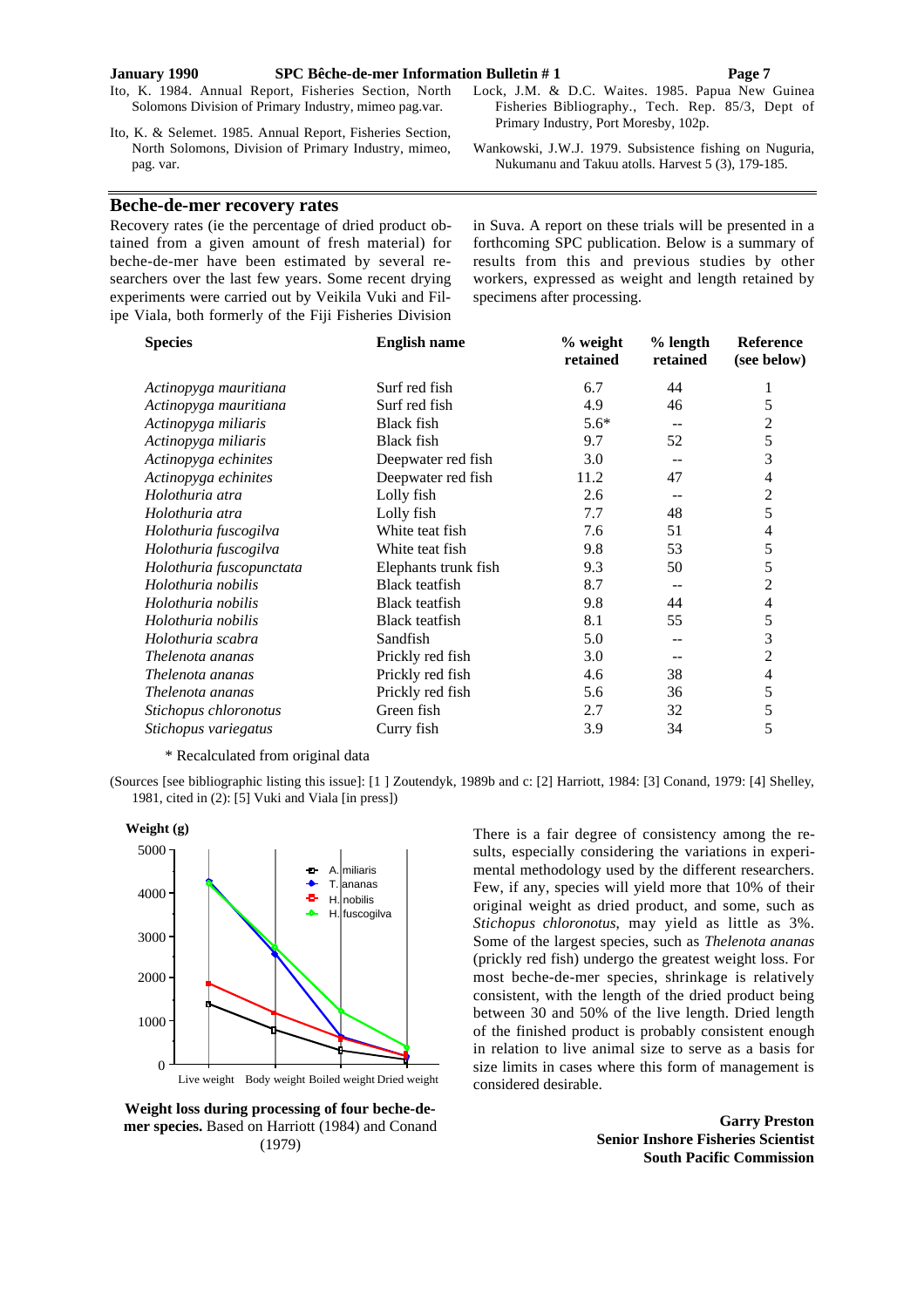### **Potential Market for Frozen Beche-de-mer in New Zealand**

By-Pro Marketing (P.O. Box 38679, Petone, New Zealand), is trying to establish itself as a beche-de-mer middleman in the Cook Islands, as well as other South Pacific nations. By-Pro's field representative and coowner, Raymond Joe, has met with Cook Islands Marine Resources to discuss the market potential of its beche-de-mer. Besides wanting to deal in the normal smoked/sun dried product, he claims that By-Pro has located a market for frozen beche-de-mer that has simply been gutted, or gutted and then boiled, depending on the species. Another interesting claim is that besides for any of the established commercial species, he has found a market for gutted/frozen leopard fish (*Bohadschia argus*), which is traditionally not a commercial species. The species found in the Cooks that they wish to buy, and rough prices for the different processing methods of each are as follows:

It is interesting to note that the price for gutted/frozen *B. argus* is in the same league as for the high commercial value species *T. ananas* and *H. nobilis*. *B. argus* may only be gutted and then frozen, because boiling water causes its body wall will disintegrate.

| <b>Species</b>                              | NZ\$/kg<br>dried | NZ\$/kg<br>frozen |
|---------------------------------------------|------------------|-------------------|
| Thelenota ananas                            | 5<br>$4 - 5$     | $3-4$<br>$3-4$    |
| Holothuria nobilis<br>Actinopyga mauritiana | $2 - 3$          | $\mathcal{L}$     |
| Bohadschia argus                            |                  | $2 - 3$           |

By-Pro Marketing is seeking as much beche-de-mer as it can get, and has proposed setting up a sea freight container/freezer, for storing beche-de-mer produced in the Cook Islands, and then shipping it off when full. If By-Pro Marketing's claim pan out, beche-de-mer processing in areas with freezers may become much simpler, and for those who also have commercial quantities of *B. argus* it may provide an opportunity to tap another profitable resource.

> **David Zoutendyk Research Officer Cook Islands Ministry of Marine Resources**

#### **Beche-de-mer resource management studies in Guam**

A team of researchers at the University of Guam, under the supervision of Marine Laboratory Director Bob Richmond, are undertaking a comprehensive research programme to investigate the biology and ecology of three commercially important sea cucumbers - *Actinopyga mauritiana* (surf red fish), *Holothuria nobilis* (black teatfish) and *Thelenota ananas* (prickly red fish). The programme involves experimenting with spawning induction and larval rearing, and artificial induction of fissioning (asexual reproduction), as well as abundance surveys in various parts of Micronesia. Much of the work is a preliminary to looking at the possibility of enhancing natural sea cucumber stocks by seeding with juveniles, and, ultimately, perhaps farming these animals.

Much of the work on reproductive biology is being carried out by graduate student Dave Hopper and colleagues. Sampling of local populations of the three species under study has enabled the periodicity of spawning readiness to be documented. At regular intervals samples are taken and the weights of the animals (whole and after evisceration) and their gonads recorded. This permits calculation of the gonadal index, or GI (weight of gonads divided by whole weight). Since the GI rises during the spawning period, monitoring the progress of the gonadal index allows the spawning regime of the species to be understood. For instance, the GI of *A. mauritiana* in Guam peaked in June 1988, and in April 1989, indicating that spawning in this species occurs at the end of the (northern hemisphere) spring or early in summer. This information, as well as contributing to our knowledge of the biology of the species, was valuable in allowing the UOG team to anticipate spawning and achieve success in the larval rearing work.



rudiments

#### **Auricularia (above) and doliolaria (below) larvae of a generalised holothurian.**

(From Laverack, M. S. and J. Dando: Lecture Notes on Invertebrate Zoology. Blackwell Scientific Publications, London)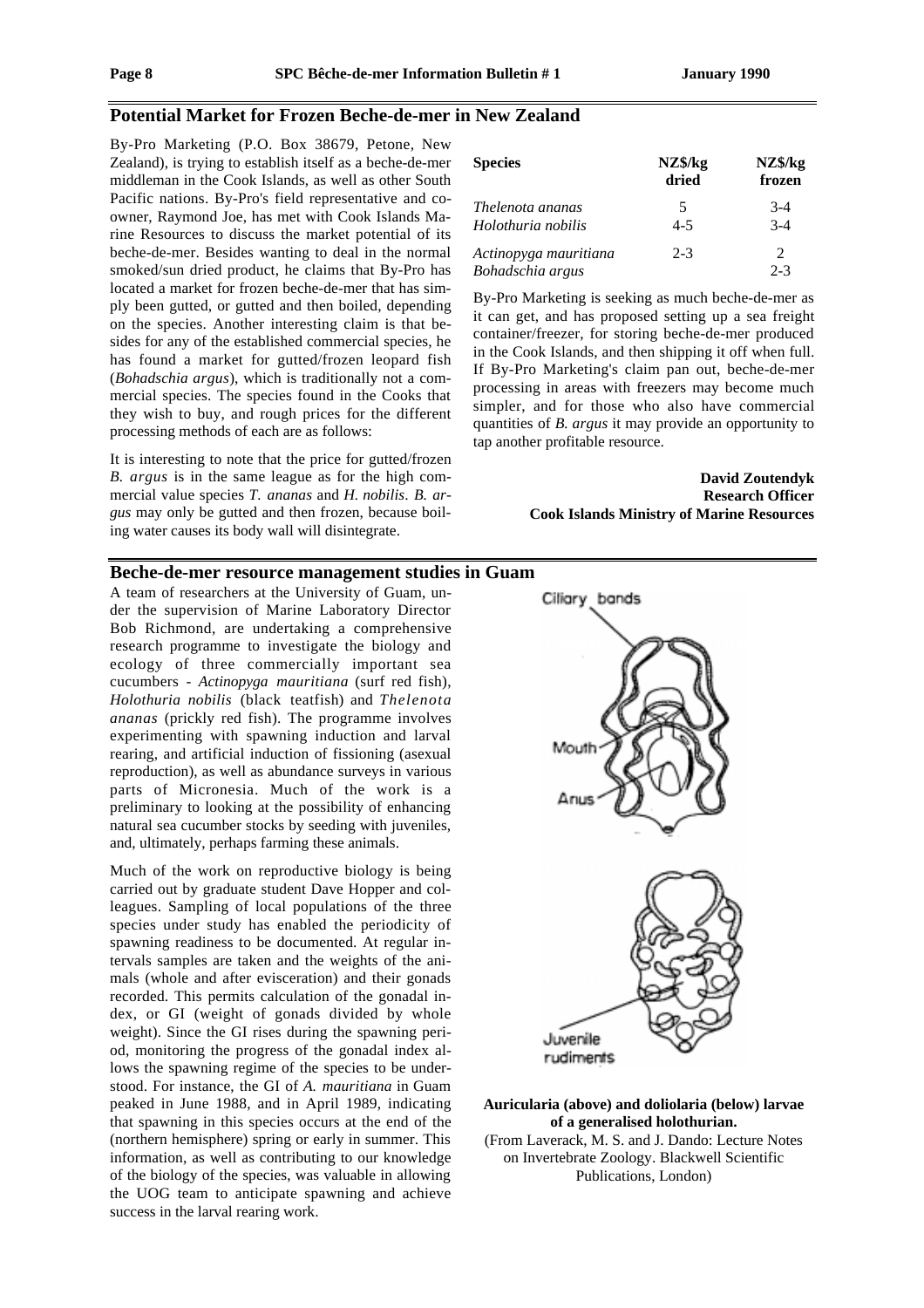Results of the larval rearing experiments have been good. Adults of all three species collected from the wild have been successfully induced to spawn. Spawning is greatly enhanced by thermal shock (usually delivered by leaving the animals in a tankful of slowly heating water on the back of a flat-bed truck as they are driven from the collection site to the lab). Fertilisation and development through the first (auricularia) to the second (doliolaria) stage has been achieved in *A. mauritiana* and *H. nobilis*. The developing larve are raised in aerated water in glass containers and are dosed with penicillin to prevent bacterial and ciliate infection. The larvae are fed on dinoflagellates and this material can be seen in the gut canal, which is transparent, until metamorphosis to the doliolaria stage, at which time it becomes replaced by unpigmented detrital matter. Development of the larvae to juvenile sea cucumbers has not yet been achieved, and this is an area on which studies are focussing at present. Lab staff have recently built a larval stirring system which ahs proven useful. Using the system, all the larvae from a January 1990 spawning of *H. nobilis* have been induced to settle, and the research team are now experimenting with different substrates and diatoms on which to raise the larvae.

The UOG team has also been looking at aspects of adult culture, and in particular artificial induction of fission, by keeping wild-collected adults of a range of sea cucumber species in artificial enclosures. The adults are fed daily using homogenised *Sargassum* seaweed. Fission can be induced in *H. nobilis* and *A. mauritiana* (but not *T. ananas*) by placing a tight rubber band around the animal for several days. The sea cucumber will eventually divide into two at the point

where the rubber band constricts it. Although this may ultimately prove to be a useful way of avoiding juvenile mortality and improving recruitment in sea cucumber farming, the experiments carried out so far have been of limited success. Additionally, the classic problems of negative growth rates (shrinkage) and necrosis in captive animals continue to plague the UOG experiments and there is still a lot to learn about keeping these animals in captivity.

As part of an overall effort to encourage sustainable exploitation of the sea cucumber resource in Micronesia, Bob Richmond believes it would be wise for Micronesian states to consider forming a marketing consortium so that harvesting and export could take place in a controlled, managed way. At present, beche-demer harvesting in Micronesia - as well as in many other localities - takes place in a sporadic, ad hoc way, with individual islands or communities producing small, irregular consignments and then trying to sell them. Small quantities and irregular production usually mean low prices, so foreign buyers are able to take advantage of this situation. A marketing consortium would enable production from the various island groups to be pooled and marketed as bigger lots on a more regular basis. As well as maximising economic returns from the resource, such a system would also enable harvests in particular locations to take place at regular, sustained levels, rather than the 'boom-andbust' style of exploitation that has typically characterised beche-de-mer fisheries in small islands.

**Garry Preston**

## **Aspidochirote holothurians of the New Caledonian lagoon: biology, ecology and exploitation**

Abstract of the recent thesis by Chantal Conand, published in 1989 by ORSTOM (see Conand, 1989, reference list this issue)

Some Aspidochirotid Holothurians (Ecinodermata) are fished and processed into bêche-de-mer (or trepang) for human consumption. At first the 48 species collected from the New Caledonian lagoon are presented and classified into commercial categories.

The main characteristics of the distribution and abundance of these species, in the different reefal and lagoonal biotops are defined by an autoecological study. Groups are also distinguished according to reefal and depth gradients, as well as by substrate preferences. Several holothurians assemblages (or taxocenoses) are described. Their richness (by number and by mass) decreases from the inner reef-flats to the inner lagoon, then the outer reef-flats up to the outer lagoon and the reef slopes. Populations appear to be stable. The study of the population biology of the nine main commercial species enables the determination of the main parameters of their biometry, reproduction, growth and mortality. Sexual reproduction exhibits

rather homogeneous characteristics: these species are gonochoric and iteroparous, have an annual sexual cycle, late sexual maturity and high fecundity. Growth and mortality, whose study is particularly difficult, are both quite low. on the whole, the means mass of the species can be related to the biological and ecological parameters as a gradient in the adaptive strategies is shown.

Exploitations in New Caledonia and other countries of the South Tropical Pacific are described. The causes of their wide fluctuations are analysed and connected with Hong Kong and Singapore markets. Maximum sustainable yields are estimated at about ten to thirty kilograms per hectare per year in the rich assemblages. Their thematic mapping, an example of which is given using high resolution images from SPOT silulation, remains necessary for the lagoon as a whole. Lastly several options for fishery management are discussed.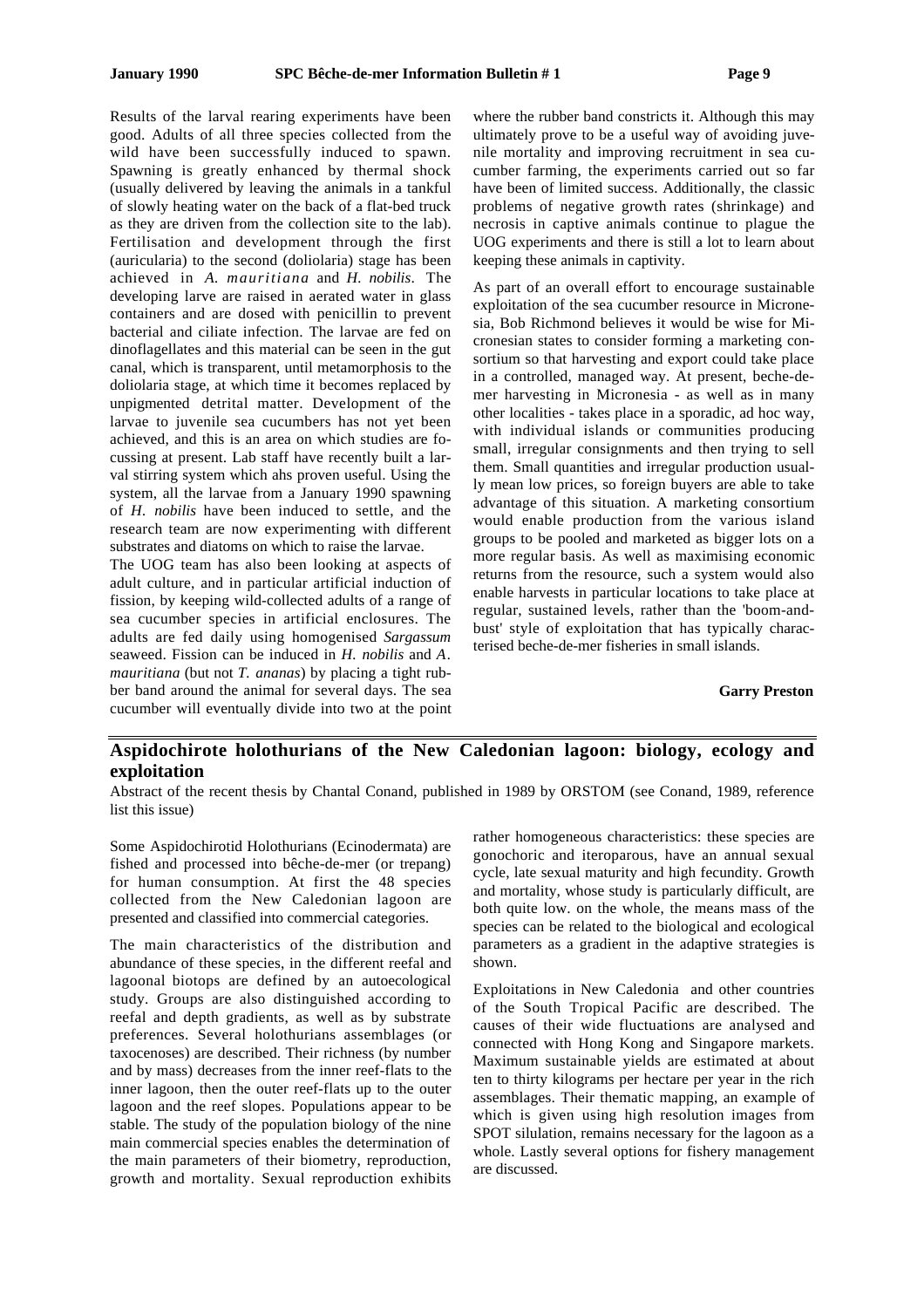#### **Recent beche-de-mer surveys in the Pacific Islands**

A number of agencies have recently been involved in surveys of sea cucumber populations in various of the Pacific Islands. Mostly, these are aimed at assessing the potential for development of commercial bechede-mer processing activities, given the present climate of high prices and consequent renewed interest in beche-de-mer production as a profitable cottage industry.

The University of Guam beche-de-mer team carried out surveys at four sites in Guam - Cocos Lagoon, Pago Bay, Apra Harbour and Tumon Bay - late in 1987. Three commercially important species - *Holothuria nobilis*, *Thelenota ananas* and *Actinopyga mauritiana* - were encountered in numbers considered adequate for commercial development. In Tumon Bay, catch per unit effort (cpue), expressed as number per diver per hour, was, for the three species noted, 24, 18 and 35 respectively.

In conjunction with the Truk Maritime Authority and the Truk Department of Marine Resources, the UOG team also carried out survey work at eight sites in Truk, Federated States of Micronesia, early in 1988. Truk has at least five commercially valuable species, as well as several others which may have commercial potential.

Elsewhere in FSM, the atolls of Ulithi and Ngulu, in Yap State, were surveyed by James Moore, Pius Pului, Kurt Jacobsen, and Florien Mareg, of the Yap Fishing Authority, in 1985. At Ulithi the survey focussed on *Holothuria nobilis*, and densities considered adequate to make commercial collecting worthwhile were found at 9 of 31 sites surveyed, with lower densities at a further 6 sites. At Ngulu, where the large size of the atoll meant that only a small part could be surveyed, some areas of reasonable *H. nobilis* density were found, but *Thelenota ananas* was seen in much greater abundance, and were thought to have more commercial potential. The survey team noted that the men of the island told them that sea cucumbers oc-

curred in much greater abundance in the northern part of the atoll, where surveying could not be carried out.

Research Officers David Zoutendyk, Ian Bertram, Kelvin Passfield and others of the Ministry of Marine Resources (MMR) in the Cook Islands have carried out beche-de-mer surveys on several islands in the group, including Rarotonga (a high island) and Aitutaki (a semi-atoll). Some beche-de-mer survey work was also done in connection with a general marine resource survey on Palmerston atoll, in late 1988, carried out jointly by MMR, SPC and the Forum Fisheries Agency. The only traditionally high-valued species found so far is *Holothuria nobilis*, and this is scarce, only being found at a few locations in deep reef passages around Rarotonga, and there only in low densities (typically less than one individual per  $100 \text{ m}^2$ ). Some Thelenota ananas have also been found in similar locations. The somewhat less valuable *Actinopyga mauritiana* was more abundant at all three locations and was considered to be the only species of any commercial potential in the Cook Islands. The highest density of this species, expressed as number of individuals per  $100 \text{ m}^2$  of reef flat, was observed at Aitutaki, a value of about 14: densities at Palmerston were about 8 animals per 100m2, and at Rarotonga about 4. Based on area estimates, standing stocks of this species at the three islands were estimated as 171 tonnes, 14 tonnes and 21 tonnes respectively. If the entire standing stock were harvested, it would yield an estimated 16 tonnes of dried product.

All these surveys have been written up in varying amounts of detail, mainly in informal documents that have not been widely circulated outside the country in which the survey was carried out.

> **Garry Preston Senior Inshore Fisheries Scientist South Pacific Commission**

# **BIBLIOGRAPHIC REFERENCES ON BECHE-DE-MER**

All the documents in the list below are catalogued in the Fisheries Information Projects beche-de-mer bibliographic database and are held either in the SPC library or in other collections known to us. Some are publications, but many are internal documents, mimeo reports and other forms of ephemera. In some cases we can provide single photocopies of references free of charge to SIG members or bona fide fisheries officers in Pacific Island countries. In other cases, where confidentiality requirements or copyright restrictions apply, we may be limited to advising enquirers of contact addresses through which they may be able to obtain the document in question.

If there are documents that you feel should be added to the database, please send us a copy, or, if this is not possible, a photocopy of the cover page. Documents do not need to be formal publications - many of those in the list are not - and we are keen to archive as much 'grey literature' - meaning internal reports, correspondence, unpublished data, etc - as possible.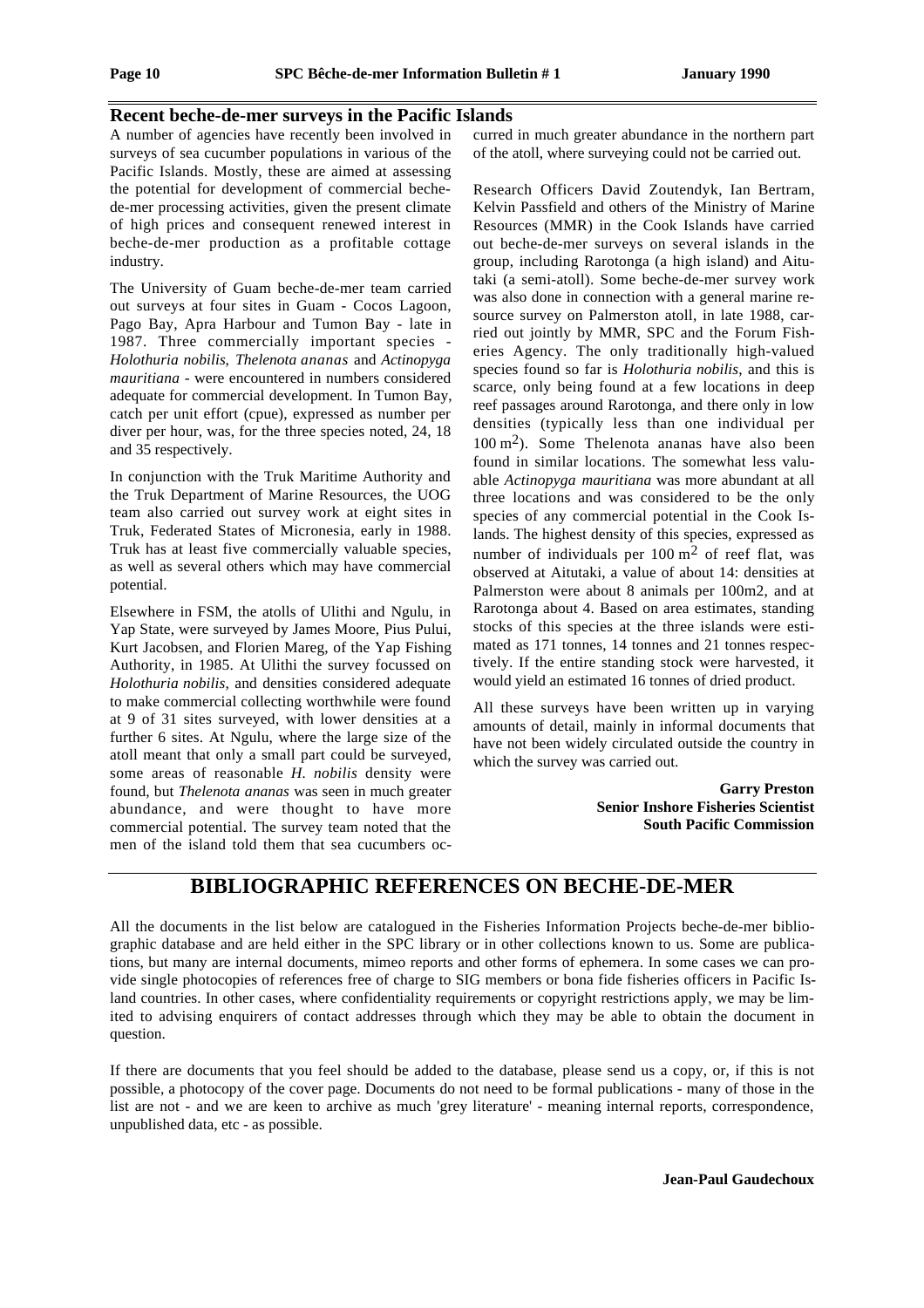- Alcala, A.C.; Alcazar, S.1984. **Edible molluscs, crustaceans and holothurians from North and South Bais Bays, Negros Oriental, Philippines.** Siliman J. 31(1/4): 25-45, (ICLARM library )
- Alu R.; Cook D. 1987. **Bêche-de-mer market survey - Department of Fisheries and Marine Resources, Konedobu, Papua New Guinea** - 16 pp, (SPC library).
- Amir, A.A. 1985. **Democratic Yemen Fisheries: Cuttlefish and Sea cucumber.** - ICLARM Newsletter pp 15-16, (SPC library).
- Anon 1967. **Bêche-de-mer factory for the Solomons.** Pacific Islands monthly (38) 4, 1pp, (SPC library).
- Anon (1973). **Marau bêche-de-mer industry.** 2pp, (Solomon Islands Fisheries Department - Registry).
- Anon (undated). **The bêche-de-mer industry in the Western District.** 8 pp, (Solomon Islands Fisheries Department - Office of PFO).
- Anonymous **Proposed Equipment for Bêche-de-mer Fishery** - 3 pp (SPC library).
- Anonymous. **Bêche-de-mer and vasua 2nd quarterly report** - Fisheries Division (Fiji) 1979 pp 1, (SPC library).
- Anonymous. **How to process Bêche-de-mer.** Prepared by the fisheries Section - British Solomon Islands Protectorate - pp 4, (SPC library).
- Anonymous.1988. **Bêche-de-Mer exploitation in Fiji** Report to Chief Fisheries Officer, (SPC library).
- Anonymous. **Sea Cucumber Fishery Development in Micronesia, Guam - 1987/1988** - 22 pp (SPC library)
- Anonymous. **Sea Cucumber Fishery Development in Micronesia, year 3** - 11 pp, (SPC library)
- Bakus, G.J. 1968a. **Defensive mechanisms and ecology of some tropical holothurians.** Mar.Biol.2 : 23-32, (SPC library).
- Bakus, G.J. 1974. **Toxicity in Holothurians: a geographical Pattern.** Biotropica 6(4), pp 229- 236, (SPC library).
- Bandjar, H.; Zubaidi, T.; Hutuely, L. 1988. **Density and some species structure of sea cucumber (***Holothuria* **spp.) in Kulur, Sapara Island.** J.Penelitian Perikanan Laut/J. Mar. Fish. Res. (49): 99-103.
- Barton, H. 1980. **Tuvalu international trade 1980** (information on the imports of fish and exports of beche-de-mer). United Nations Development Advisory Team, Suva, 69 pp, (Tuvalu Fisheries Division - Conference room).
- Bola, S. 1987. **Not quite the treat you think.** Islands, April-June 1987, pp 9-11, (SPC library).
- Borradaile & al. 1958. **The invertebrata (Phylum Echinodermata)** - 3rd edition, a revision by G.A.Kerkut, Cambridge University Press, 1958, (SPC library)
- Bruce, C. 1983. **Sea cucumbers extraordinary but edible all the same.** INFOFISH Marketing Digest n° 6/83 pp 19-21, (SPC library).
- Caso, M.H. 1972. **El aspecto economico de las holothurias o pepinos de mar en la alimentacion humana. El trepang.** Revista de la Sociedad Mexicana de Historia Natural, pp85-98, (SPC library).
- Clark, R. (1977). **On the origin and usage of the term "beach-la-mar".** Reo, Volume 20, University of Auckland, pages 71-82, (University of the South Pacific - Vanuatu Centre).
- Clark & Rowe. **Monograph of shallow water Indo-West Pacific Echinoderms** - British Museum (Nat.Hist), Kensington, (SPC library).
- Clerk, C.(1981). **The animal world of the Mangaians** (contains sections on beche-de-mer), Ph.D thesis, University college, London, 551pp, (Cook Islands Library)
- Collenson, K. (undated). **Hao fo wakem beche-de-mer.** 14pp, (Solomon Islands Fisheries Department - Computer Room).
- Conand, C (1979). **Beche-de-mer in New Caledonia: weight loss and shrinkage during processing in three species of holothurians.** South Pacific Commission Fisheries Newsletter 19 pp 14-17. (SPC library).
- Conand, C. 1981. **Sexual cycle of three commercially important holothurian species (Echinodermata) from the lagoon of New Caledonia.** Bull.Mar.Sci.31(1) : 523-543, (SPC library)
- Conand, C. 1982. **Reproductive cycle and biometric relations in a population of** *Actinopyga echinites* **(Echinodermata: Holothuroidea) from the lagoon of New Caledonia, western tropical Pacific.** pp 437-442. Internat. Echinoderm Conference. A. A. Balkema, Rotterdam, (SPC library).
- Conand, C. 1985. **Are the Aspidochirote holothurians of the New Caledonia lagoon good indicators of the reefal features?** - Proceedings of the Fifth International Coral Reef Congress, Tahiti, 1985, Vol.5, (SPC library)
- Conand, C. 1986. **Les resources halieutiques des pays insulaires du Pacifique. Deuxieme partie: Les holothuries**. FAO Doc.Tech.Peches, 272.2: 108 pp (in French), (SPC library).
- Crean, K (1977). **The beche-de-mer industry in Ontong Java, Solomon Islands.** South Pacific Commission Fisheries Newsletter N°15, October 1977, 12 pp, (SPC library)
- Cross, D. 1976. **An appraisal of the potential for exploiting marine resources other than those of the conventional fisheries in the islands of Tuvalu** (includes beche-de-mer), 43pp, (Tuvalu Fisheries Division - Research Section).
- Crossland, J. (1983). **Fisheries management plans.** (includes tuna, deep bottom fish, reef and lagoon fish, crustaceans, beche-de-mer, trochus, and green snail ), 8 pp, (Vanuatu Fisheries Department - Secretarial Office).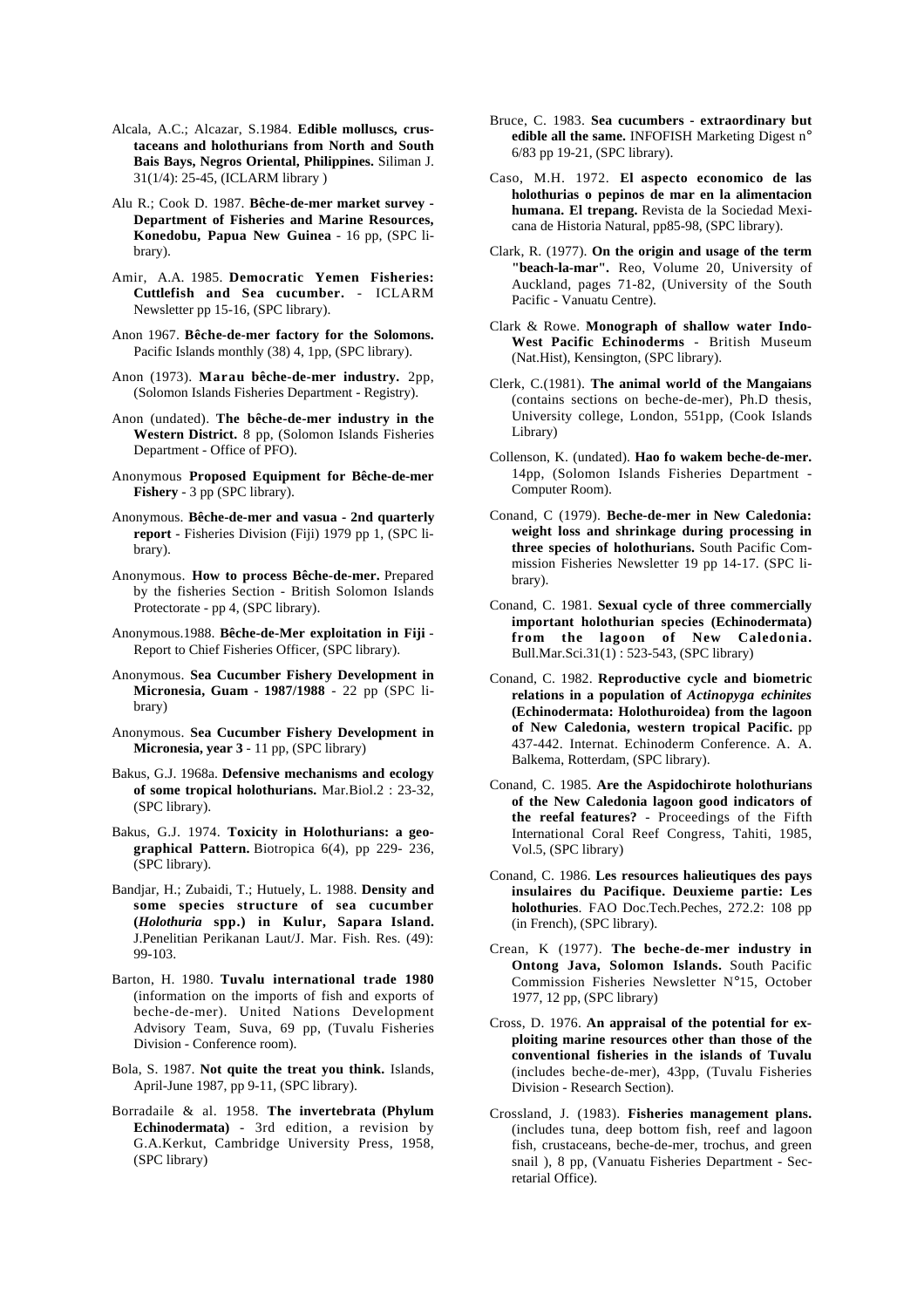- Department of Industry (1983). **Beche-de-mer feasibility study**. 25 pages plus appendices, (Vanuatu Fisheries Department - Secretarial Office).
- Disney, J. 1977. **Fisheries development in Tuvalu** (contains information on beche-de-mer processing), Tropical Products Institute, 40pp plus appendices, (Tuvalu Fisheries Division - Office of Chief Fisheries Officer).
- Domantey, J.S. 1954. **Some holothurians from Guam and Vicinity** - Natural Applied Science Bulletin 12: 336-357, (SPC library)
- Durairaj, S. 1982. **Evolving Quality Standards for Beche-de-mer.** Seafood Export Journal, vol.14(3), 1982, (SPC library).
- Ebert, T.A. 1978. **Growth and size of the tropical Sea Cucumber** *Holothuria (Halodeima) atra* **Jager at Enewetak Atoll, Marshall Islands.** - Pacific Science (1978) , vol 32(2), (SPC library).
- Fakahau, S 1973. **Fisheries survey in Vava'u** (includes turtles, bêche-de-mer, lobsters, and pole-and-line fishing), 3pp, (SPC library).
- Fisheries Division. 1979. **A tupe e mafai o maua mai funafuna (you can earn money from beche-demer),** Tuvalu Fisheries Division Extension Leaflet n 1, Funafuti, 6pp, (Tuvalu Fisheries Division - Extension Section).
- Food and Agriculture Organization of the United Nations. 1972. **South Pacific Islands beche- de-mer fishery.** Report prepared for the South Pacific Islands Fisheries Development Agency, FAO, Rome, 32pp, (FAO/UNDP Regional Fishery Support Programme, Suva).
- Gentle, M 1980. **Bêche-de-mer survey: Tonga May 1st-24th**, 2pp, (SPC library).
- Gentle M. 1978. **Population Ecology of Bêche-de-mer.** South Pacific Commission Special Project. First Interim report 27 September 1978. pp 11, (SPC library).
- Gentle M. 1979. **The fisheries biology of Beche-demer.** South Pacific Bulletin, Fourth quarter 1979, pp 25-27, (SPC library).
- Gentle, M. 1979. **Survey of beche-de-mer resources in the Tokelau Islands.** 2pp plus appendices, (FAO/UNDP Regional Fishery Support Programme, Suva)
- Green Mottet, M. 1976. **The fishery biology and market preparation of sea cucumbers.** Washington Department of fisheries, Technical report n 22, 44pp, (SPC library).
- Grosenbaugh, D.A. 1981. **Qualitative assessment of the asteroids, echinoids and holothurians in Yap Lagoon.** Atoll Res.Bull. 255 : 49-54.
- Hammond, L.S. 1981. **An analysis of grain size modification in biogenic carbonate sediments by deposit-feeding holothurians and echinoids (Echinodermata)** - Limnol.Oceanogr , 26(5), 1981, 898-906, (SPC library).
- Hammond, L.S. 1982. **Patterns of feeding and activity in deposit-feeding holothurians and echinoids (Echinodermata) from a shallow reef lagoon, Discovery Bay, Jamaica.** - Bulletin of Marine Science, 32(2): 549-571, 1982.(SPC library)
- Hammond, L.S. 1982. **Analysis of grain-size selection by deposit-feeding holothurians and echinoids (Echinodermata) from a shallow reef lagoon, Discovery Bay, Jamaica.** - Marine Ecology, Progress series , Vol. 8: 25-36, 1983.
- Hammond, L.S. 1983. **Nutrition of deposit-feeding holothuroids and Echinoids (Echinodermata) from a shallow reef lagoon, Discovery Bay, Jamaica** - Marine Ecology, Progress series , Vol. 10: 297-305, 1982.
- Hammond, L.S.& al. 1985. **Holothuroid assemblages on coral reefs across the central section of the Great Barrier Reef.** - Proceedings of the Fifth International Coral Reef Congress, Tahiti, 1985, Vol.2. (SPC library)
- Harriott V.J. 1984. **Census techniques, distribution, abundance and processing of large sea- cucumber species (Echinodermata: Holothuroidea) on the Great Barrier Reef** - report to the Great Barrier Reef Marine Park Authority, June 1984, (SPC library).
- Harriott V.J. 1985. **Reproductive Biology of Three Congeneric Sea Cucumber Species,** *Holothuria atra***,** *H. impatiens* **and** *H.edulis* **, at Heron Reef, Great Barrier Reef.**- Aust.J.Mar.Freshw.Res. 1985, 36,51-57, (SPC library)
- Harriott V.J. 1985. **The potential for a beche-de-mer fishery** - Australian Fisheries, June 1985, (SPC library).
- James, D.B. 1973. **The Beche-de-mer Resources of India.** Proceedings of the Symposium on the Living Resources, Central Marine Fisheries Research Institute, 1973, pp 706-711, (SPC library).
- James, D.B. 1983. **Sea cucumber and sea urchin resources and beche-de-mer industry.** Central Marine Fisheries Research Institute, Bulletin 34, 1983, (SPC library).
- James, D.B. 1986. **Quality improvement in Beche-demer.** Seafood export journal, vol.18(3), 1986, (SPC library).
- James, R.H. (1977). **Beche-de-mer in the Solomon Islands.** Working paper 17, Ninth Annual Fisheries Technical Meeting, Nouméa, New Caledonia, (SPC library).
- Kobayashi, S. & Ushima, J. 1982. **Research on the propagation of Japanese common sea cucumber.** - Fukushima Prefectural Buzen Fisheries Experimental Station, FY Research Report, pp 75-81. 1982, (SPC library).
- Kropp, R.K. 1982. **Responses of five holothurian species to attacks by a predatory gastropod,** *Tonna perdix* Pac.Sci. 36(4) : 445-452.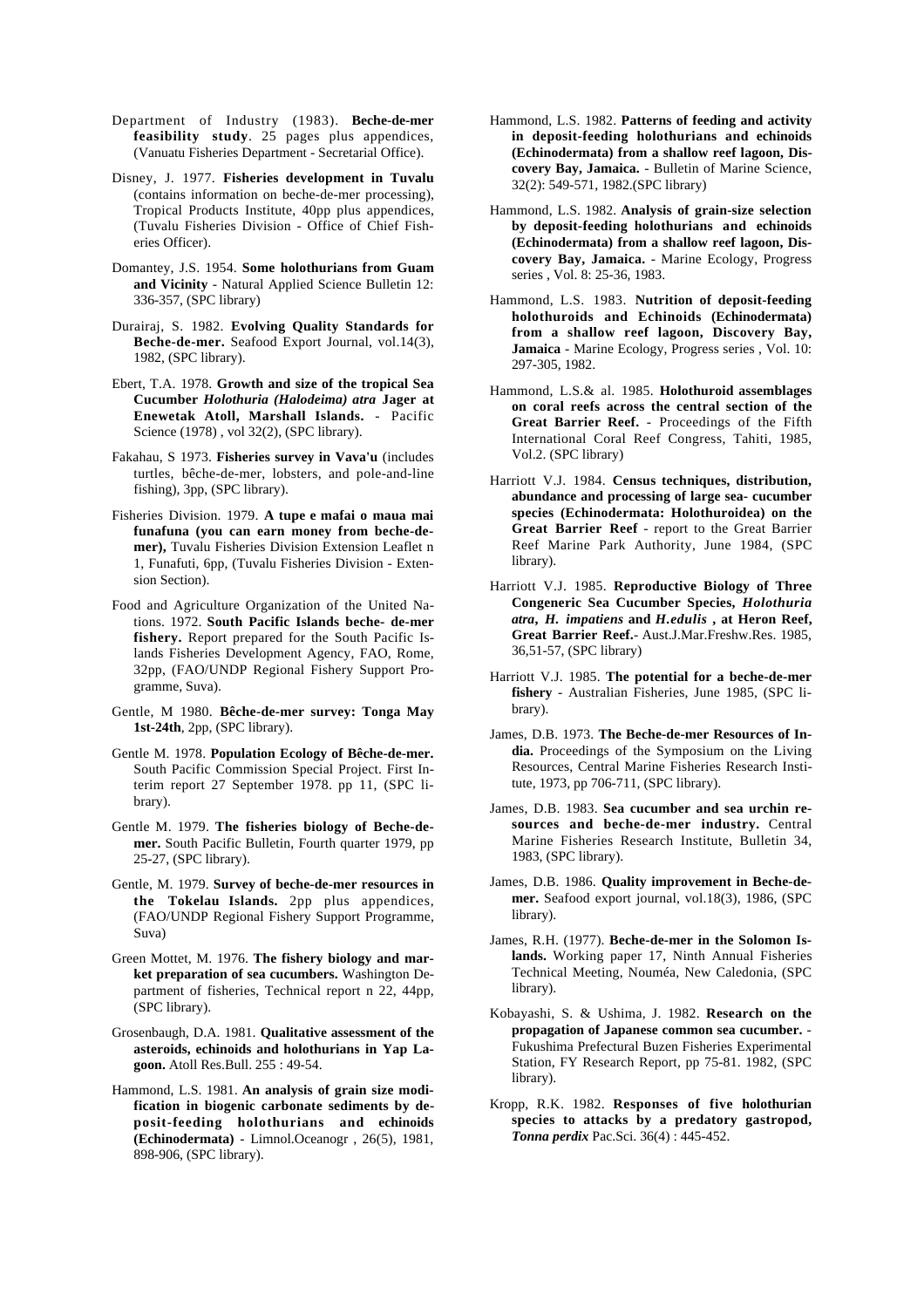- Lamberson, J.O. 1978. **Notes on the morphology, ecology and distribution of** *Thelenota anax* **H.L.Clark (Holothuroidea: Stichopodidae).** Micronesica 14(1) : 115-122.
- Lawrence, J.M. 1981. **Echinoderms: Proceedings of the International Conference, Tampa Bay**, (SPC library)
- Lewis, A. 1987. **Progress review research activities,resources profile & management plans.** (progress on recommendations from an earlier visit, need for resources profile, management plans, aquarium fish export, seaweed, beche-de-mer), Ministry of Marine Resources, Cook Islands, 34pp plus appendices, (Ministry of Marine Resources - Central Service).
- McCormack, G.(undated). **Rori (sea cucumbers)**(includes Rarotongan and scientific names), 12pp, (Ministry of Marine Resources - Central Service).
- McElroy, S. 1972. **The beche-de-mer industry: its exploitation and conservation, findings of an exploratory beche-de-mer resource survey at Ontong Java Atoll.** Fisheries Division, Honiara, 15 pp, (Solomon Islands Fisheries Department - Computer Room).
- McElroy, S. 1975. **Beche-de-mer survey of the Gilbert Islands.** - 6 pp, ((SPC library)
- McEuen, F.S. (undated). **Phylum Echinodermata, Class Holothuroidea** - pp 574-597, (SPC library)
- McKnight, D. 1972. **Echinoderms collected by the Cook Islands Eclipse Expedition 1965.** New Zealand Oceanographic Institute Records 1, pages 37-45, (Cook Island Conservation Service)
- McKnight, D. 1974. **Echinoderms from Manihiki Atoll.** New Zealand Oceanographic Institute Memoirs 31, pages 45-47, (Cook Island Conservation Service).
- Moore, J.D. 1986. **Report on the Sea Cucumber Development Project, Ngulu Atoll.** - Yap Fishing Authority - 29 pp, (SPC library)
- Motokawa, T. 1983. **The viscosity change of the bodywall dermis of the sea cucumber** *Stichopus japonicus* **caused by mechanical and chemical stimulation.** - Comp. Biochem. Physiol. Vol 77A, n 3, pp 419-423, 1984, (SPC library).
- Okamotu, K 1983. **Beche-de-mer (sea cucumber) stock survey: report 1 (Vava'u area),** Fisheries Division, Tonga, 8 pp
- Okamotu, K. 1984. **Beche-de-mer (sea cucumber) stock survey: report 2 (Ha'apai area),** Fisheries Division, Tonga, 6 pp plus appendices.
- Paulis, T. 1978. **Helen reef trepang pilot project.** Marine Resources Division, Koror, 3pp, (Marine Resources Division - Files)
- Petaia, S. 1987. **Report on fisheries extension visit to Nukefetau Islands from 11th February - 13 March 1987** (includes beche-de-mer), 7pp plus appendices, (Tuvalu Fisheries Division - Conference Room).
- Pita, E. 1979. **Nukefetau beche-de-mer survey report.** 1pp, (Ministry of Commerce and Natural Resources - General Office).
- Pita, E. 1979. **The Tuvalu beche-de-mer project: quarterly report, August 1978**. Fisheries Newsletter 18, South Pacific Commission, Noumea, pages 15-17, (SPC library).
- Pryor, P.1980. **Atoll survival a century of Palmerston** (contains mention of collection of Beche-de-mer in early 1800s), South Pacific Bulletin, 4th Quarter 1980, South Pacific Commission, Noumea, pages 31- 37, (SPC library).
- Queensland Museum 1986. **Sea cucumbers of Northern Australia,** 66 pp, (SPC library).
- Reyes-Leonardo, L.D. 1984. **A taxonomic report of shallow-water holothurians of Catalagan, Batangas.** - The Philippine Journal of Science vol 113 (3-4) pp 137-158, (SPC library)
- Richmond, R. (undated). **The population Biology of three commercially valuable sea cucumber species** - 10 pp, (SPC library).
- Rowe, F.W.E.; Doty, J.E. 1977. **The shallow-water holothurians of Guam.** Micronesica 13(2): December, pp 217-250, (Institute of Marine Resource library).
- Rutherford, J.C. 1977. **Variation in egg numbers between populations and between years in the holothurian** *Cucumaria curata* - Marine Biology 43 , 175-180 (1977), (SPC library)
- Sachithananthan, K. (1972). **South Pacific Islands beche-de-mer fishery.** SPIFDA, FAO, Rome, 32 pp, (SPC library).
- Silver, H. 1982. **Beche-de-mer in the deeper waters of Tarawa atoll.** - Institute of Marine Resources: Atoll Research Unit Technical Report, October 1982, (SPC library)
- Shelley, C., 1981. **Aspects of the distribution, reproduction, growth and "fishery" potential of holothurians (beche-de-mer) in the Papuan Coastal Lagoon.** M.Sc thesis, University of Papua New Guinea.
- Shelley, C. 1985. **Growth of** *Actinopyga echinites* **and** *Holothuria scabra* **(Holothuroidea: Echinodermata) and their fisheries potential (as bêche-de-mer) in Papua New Guinea.** Proc. Fifth Internat. Coral Reef Cong., Tahiti, 5 : 297-302, (SPC library).
- Shelley, C. 1986. **The potential for re-introduction of a Beche-de-mer fishery in Torres Strait.** Torres strait Fisheries Seminar, Australian Government Publishing Service, Canberra, pp 140-150, (SPC library).
- Shelley, C. 1988. **The status of the beche-de-mer fishery in Queensland.** SPC Workshop on Pacific Inshore Fisheries Resources, New Caledonia, 14-25 March, BP 40, 3pp, (SPC library).
- Smalley, T. 1979. **The feeding ecology of tropical marine holothurians.** - seminar abstract - 7 pp, (SPC library).